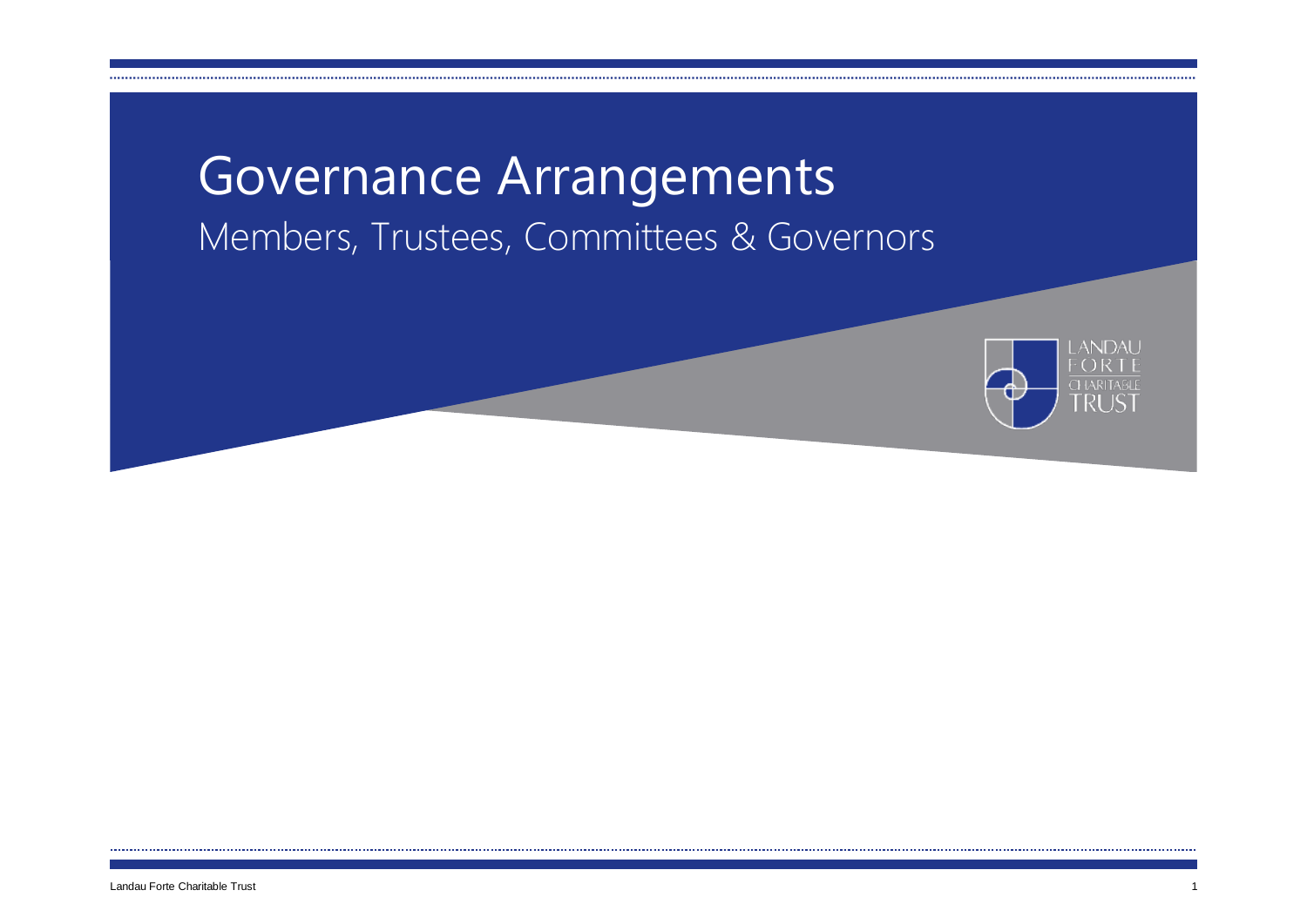# Structure & Duties

### Members and Trustees Information

| <b>Current</b>                 |                                                               |                     |  |  |  |  |  |
|--------------------------------|---------------------------------------------------------------|---------------------|--|--|--|--|--|
| <b>Full Name</b>               | Role                                                          | Date of Appointment |  |  |  |  |  |
| Mr Peter Cox                   | Chair of Trustees                                             | 01/04/2021          |  |  |  |  |  |
| Mr Martin Landau               | President of the Trust, Principal Founding Sponsor and Member | 23/05/1991          |  |  |  |  |  |
| Mrs Olga Polizzi               | Member                                                        | 09/07/2008          |  |  |  |  |  |
| The Honourable Sir Rocco Forte | Founding Sponsor and Member                                   | 25/07/1991          |  |  |  |  |  |
| Ms Alex Polizzi                | Member                                                        | 21/05/2014          |  |  |  |  |  |
| Mr Simon Shooter               | <b>Trustee</b>                                                | 29/09/2009          |  |  |  |  |  |
| Mrs Margaret Bell              | <b>Trustee</b>                                                | 15/07/1997          |  |  |  |  |  |
| Mr David Shore                 | <b>Trustee</b>                                                | 29/03/2012          |  |  |  |  |  |
| Mr Ben Turnbull                | <b>Trustee</b>                                                | 18/09/2019          |  |  |  |  |  |
| Mr Steven Caplan               | <b>Trustee</b>                                                | 09/04/2020          |  |  |  |  |  |
| Mrs Leanne Williamson          | <b>Trustee</b>                                                | 14/06/2021          |  |  |  |  |  |
| Mrs Lucy Monk                  | <b>Trustee</b>                                                | 14/06/2021          |  |  |  |  |  |
| Mr John Ward                   | <b>Trustee</b>                                                | 20/07/2021          |  |  |  |  |  |
| Mr Eric Cowcill                | <b>Trustee</b>                                                | 15/12/2021          |  |  |  |  |  |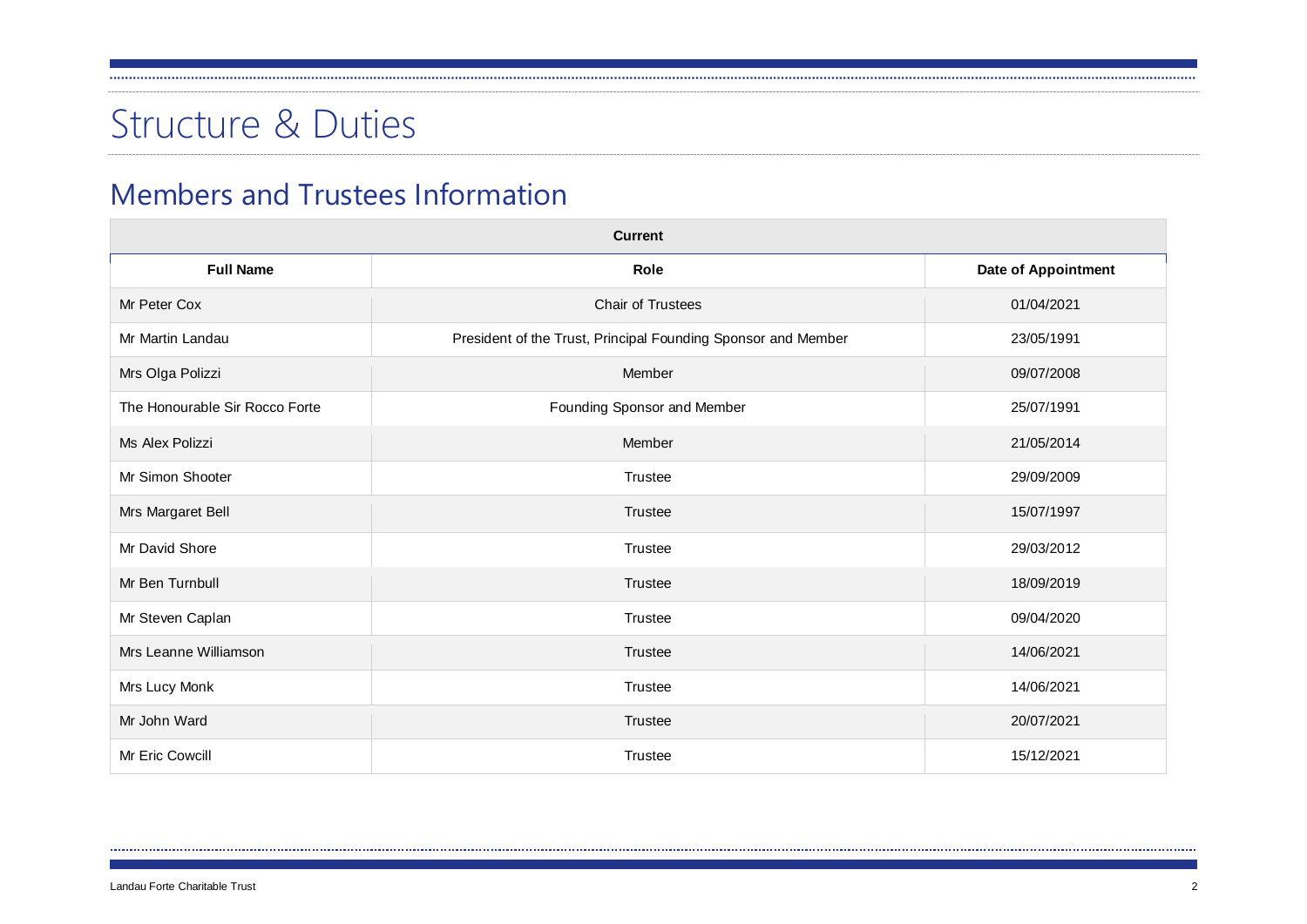| <b>Former</b>                 |                     |                          |  |  |  |  |
|-------------------------------|---------------------|--------------------------|--|--|--|--|
| <b>Full Name</b>              | Date of Appointment | <b>Date Stepped Down</b> |  |  |  |  |
| Sir Roger Carr                | 04/07/2012          | 12/02/2018               |  |  |  |  |
| Sir Murdo Maclean             | 04/02/2010          | 07/11/2016               |  |  |  |  |
| Mr Peter Traves               | 01/12/2010          | 03/07/2017               |  |  |  |  |
| Mrs Rosemary Morgan           | 29/03/2012          | 31/10/18                 |  |  |  |  |
| The Honourable David McAlpine | 03/05/2006          | 11/07/2019               |  |  |  |  |
| Mrs Leah Charlesworth         | 12/02/2018          | 11/07/2019               |  |  |  |  |
| Mr Mike Davies                | 08/01/2014          | 12/09/2019               |  |  |  |  |
| Mr Terry Ousley               | 06/12/2000          | 01/04/2021               |  |  |  |  |
| Mr Keith Doble                | 17/10/2012          | 01/04/2021               |  |  |  |  |
| Mr John Kirkland              | 06/03/2018          | 10/11/2021               |  |  |  |  |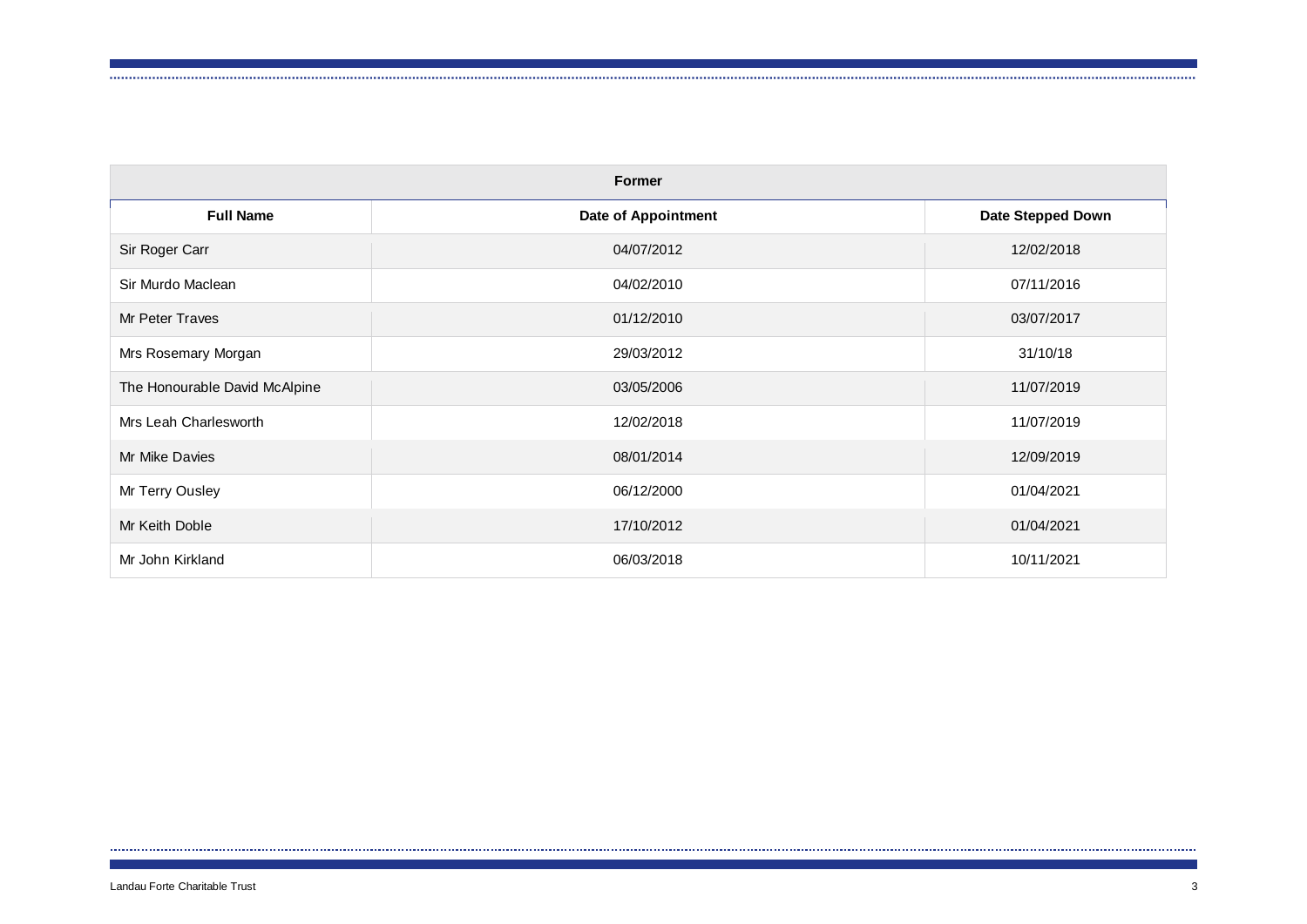# Directors' Information & Meeting Attendance

|                                   |                        |                                       | 2020-2021                |                |                |                          | 2021-22        |
|-----------------------------------|------------------------|---------------------------------------|--------------------------|----------------|----------------|--------------------------|----------------|
| <b>Full Name</b>                  | Date of<br>Appointment | <b>Date</b><br><b>Stepped</b><br>Down | 12/11/20                 | 19/01/21       | 12/04/21       | 12/07/21                 | 08/11/21       |
| Mr Peter Cox Chairman             | 18/09/2019             |                                       | Y                        | Y              | Y              | Y                        | Y              |
| Mr Martin Landau,                 | 23/05/1991             |                                       | Υ                        | Υ              | Y              | Y                        | Y              |
| Mrs Olga Polizzi,                 | 09/07/2008             |                                       | Υ                        | $\mathsf{N}$   | Y              | Y                        | N              |
| Mrs Margaret Bell                 | 15/07/1997             |                                       | N                        | Y              | Y              | Y                        | Y              |
| Mr Steve Caplan                   | 09/04/2020             | $\overline{\phantom{a}}$              | Υ                        | Y              | Y              | Y                        | Y              |
| The Honourable Sir<br>Rocco Forte | 25/07/1991             |                                       | Υ                        | $\mathsf{N}$   | $\mathsf{N}$   | N                        | $\mathsf{N}$   |
| Ms Alex Polizzi                   | 21/05/2014             |                                       | Υ                        | $\mathsf{N}$   | $\mathsf{N}$   | Y                        | $\mathsf{N}$   |
| Mr Simon Shooter                  | 29/09/2009             |                                       | $\mathsf{N}$             | ${\sf N}$      | $\mathsf S$    | Y                        | ${\sf N}$      |
| Mr David Shore                    | 29/03/2012             |                                       | Υ                        | Y              | Y              | Y                        | Υ              |
| Mr Ben Turnbull                   | 18/09/2019             |                                       | Υ                        | ${\sf N}$      | Y              | N                        | $\mathsf{N}$   |
| Mr John Ward                      | 20/07/2021             |                                       | $\overline{\phantom{a}}$ | $\blacksquare$ | $\blacksquare$ | Y-guest                  | N              |
| Mr John Kirkland                  | 06/03/2018             | 10/11/2021                            | N                        | $\mathsf{N}$   | $\mathsf{N}$   | N                        |                |
| Mr Keith Doble                    | 17/10/2012             | 01/04/2021                            | Y                        | Y              |                |                          |                |
| Mr Terry Ousley                   | 06/12/2000             | 01/04/2021                            | Y                        | Y              | ÷,             | $\overline{\phantom{a}}$ | $\overline{a}$ |
| Mrs Leanne Williamson             | 14/06/2021             |                                       |                          | --             |                | Y                        | Y              |
| Mrs Lucy Monk                     | 14/06/2021             |                                       |                          |                |                | N                        | $\mathsf{N}$   |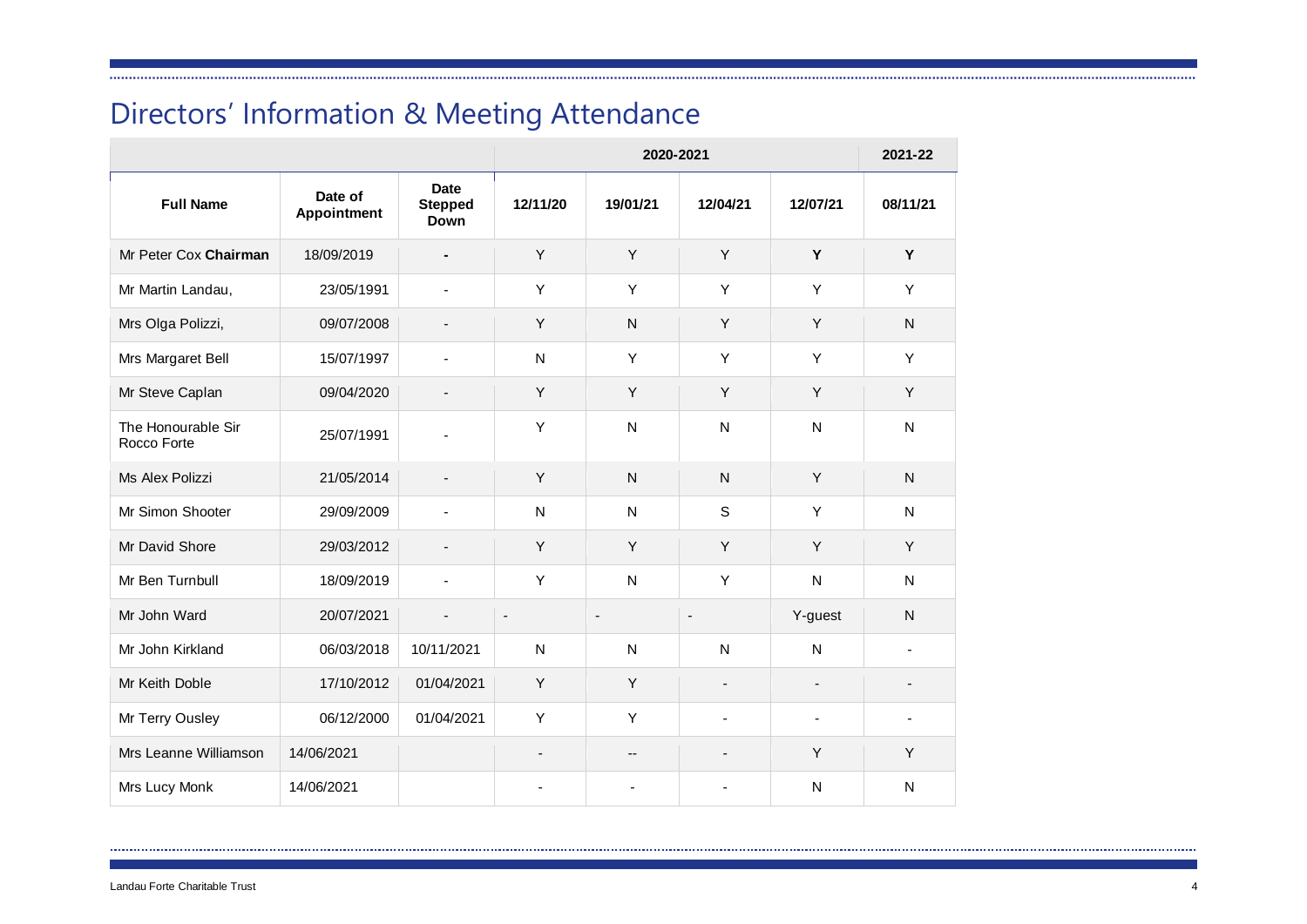# F&GP Committee Information & Meeting Attendance

|                        | 2020-2021                              |                              |                |          | 2021-2022    |                          |                          |              |
|------------------------|----------------------------------------|------------------------------|----------------|----------|--------------|--------------------------|--------------------------|--------------|
| <b>Full Name</b>       | Date of<br>Appointment                 | Date<br>Stepped<br>Down      | 30/09/20       | 14/01/21 | 02/03/21     | 22/06/21                 | 15/09/21                 | 10/12/21     |
| Mr Steve Caplan, Chair | 22/06/2021<br>$\overline{\phantom{a}}$ |                              |                |          |              | Y                        | Y                        | Y            |
| Mr Peter Cox           | 02/03/2021                             | ÷,                           | $\blacksquare$ | ٠        | Y            | Y                        | Y                        | ${\sf N}$    |
| Mr Martin Landau       | 14/11/2012                             | $\blacksquare$               | Y              | Y        | N            | Y                        | $\mathsf{N}$             | $\mathsf{N}$ |
| Mr John Ward           | 6/12/2019                              | ٠                            | Y              | Y        | Y            | Y                        | Y                        | Y            |
| Mrs Margaret Bell      | 14/11/2012                             | No longer<br>in<br>committee | $\mathsf{N}$   | Y        | $\mathsf{N}$ | $\overline{\phantom{a}}$ | $\overline{\phantom{a}}$ |              |
| Mr Terry Ousley, Chair | 14/11/2012                             | 01/04/2021                   | Y              | Y        | Y            | $\blacksquare$           | $\blacksquare$           |              |
| Mr Keith Doble         | 14/11/2012                             | 01/04/2021                   | Y              | Υ        | Y            | $\blacksquare$           |                          |              |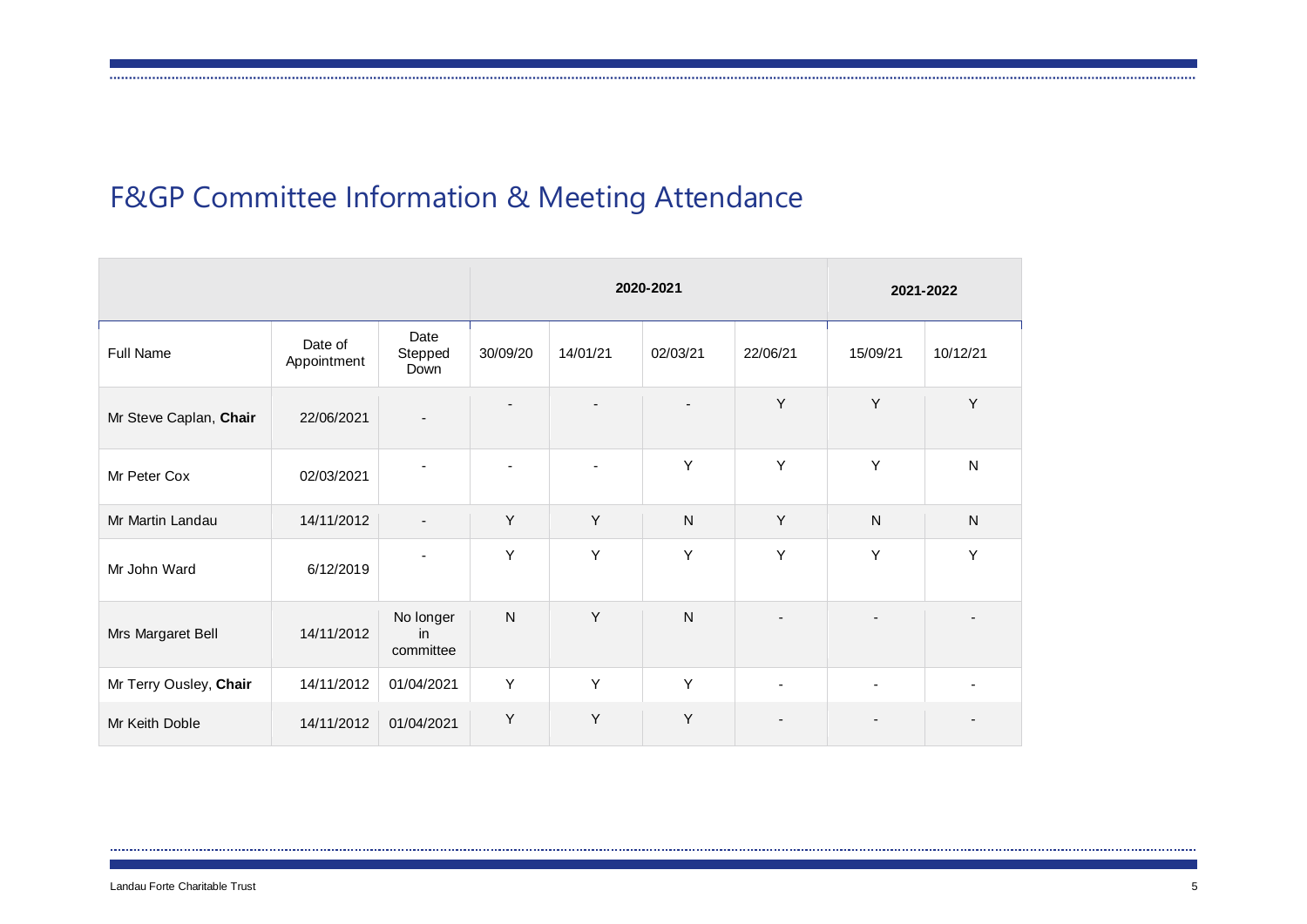# Audit Committee Information & Meeting Attendance

|                       |                        |                                  | 2020-2021                |                          |                          |                | 2021-2022      |           |
|-----------------------|------------------------|----------------------------------|--------------------------|--------------------------|--------------------------|----------------|----------------|-----------|
| Full Name             | Date of<br>Appointment | Date<br>Stepped<br>Down          | 30/09/20                 | 14/01/21                 | 02/03/21                 | 12/07/21       | 16/09/21       | 10/12/21  |
| Mr John Ward<br>Chair | 27/09/2020             | $\overline{\phantom{a}}$         | Y                        | Υ                        | Υ                        | Y              | Y              | Y         |
| Mr Steve<br>Caplan    | 12/07/2021             | $\blacksquare$                   | $\blacksquare$           | $\blacksquare$           | $\blacksquare$           | Y              | Y              | Y         |
| Mr Peter Cox          | 12/07/2021             | $\blacksquare$                   | $\overline{\phantom{a}}$ | $\overline{\phantom{a}}$ | $\overline{\phantom{a}}$ | Y              | ${\sf N}$      | ${\sf N}$ |
| Mrs Margaret<br>Bell  | 4/12/2018              | No longer<br>in this<br>committe | ${\sf N}$                | ${\sf N}$                | ${\sf N}$                |                |                |           |
| Mr Keith<br>Doble     | 20/11/2012             | 01/04/2021                       | Y                        | Y                        | Y                        |                |                |           |
| Mr Terry<br>Ousley    | 20/11/2012             | 01/04/2021                       | Y                        | Y                        | Υ                        | $\blacksquare$ | $\blacksquare$ |           |